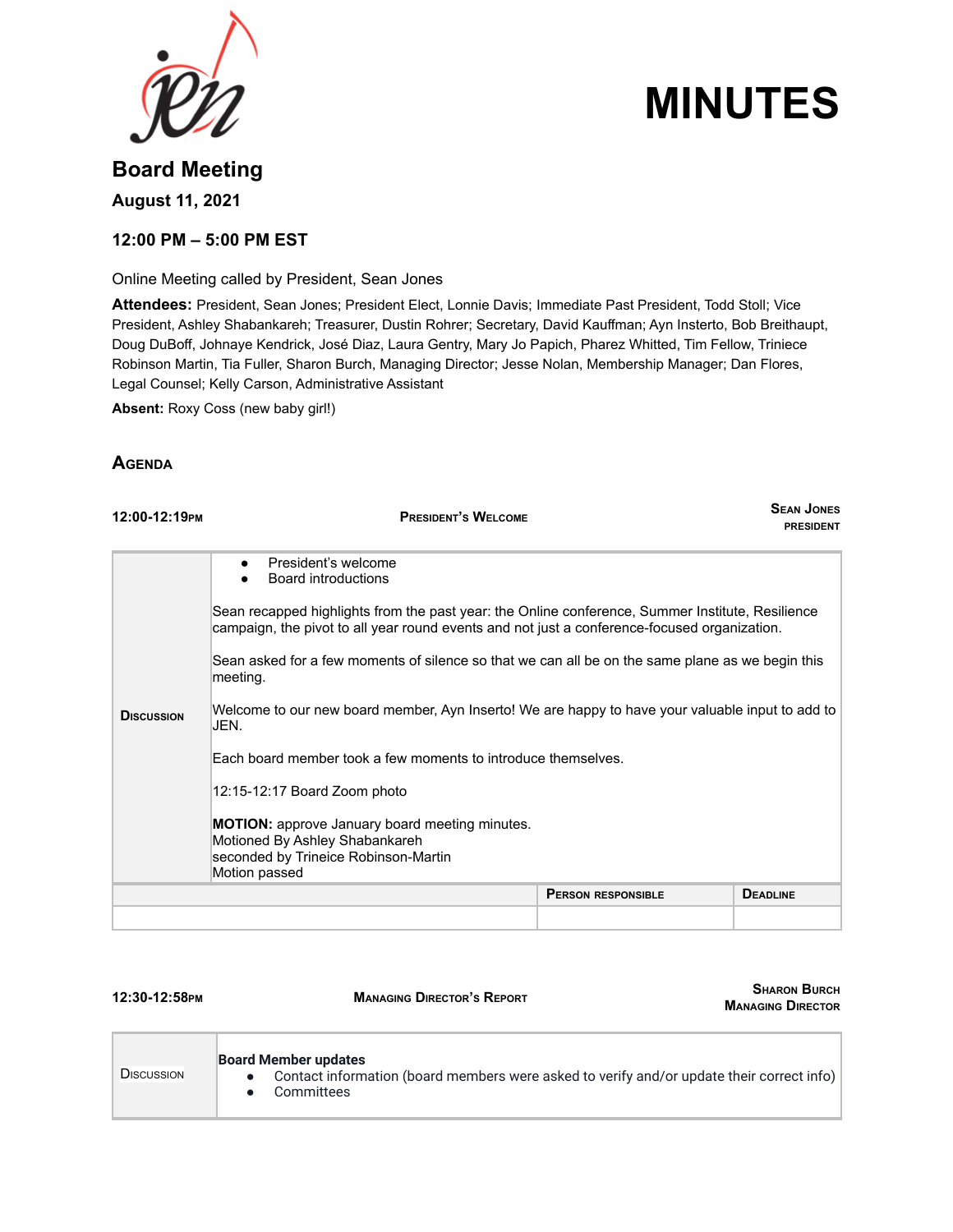#### **Overall goals for the meeting:**

- Financial update and budget for fiscal year 2022
- Development plan and responsibilities
- **•** Strategic Plan Review & Assess progress
- Committee updates
- Next action steps

Update of the past six months:

#### JANUARY 2021

Successful online conference!

#### FEBRUARY-MARCH 2021

- Hosted a How to Apply online event
- 2022 Conference submission process open
- 446 completed applications; 169 accepted
- Submitted NEA grant (notification in October)
- Received second PPP loan \$38K (forgiveness in September)

#### APRIL-MAY

- Hosted three online events
- 2022 Conference submission review process
- Submitted Shuttered Venue Operators Grant (notification in July)
- Resilience Fund Campaign-over \$38,000 raised to date

#### JUNE-JULY

- Received notification awarded the SVOG grant \$238K
- Hosted first online Summer Institute
- 71 registered: 40 average attendance
- All sessions recorded; replay access for full individual membership level

#### **AUGUST**

- Submitting application for the American Rescue Fund \$150,000
- Launch 2022 Conference schedule and marketing
- Propose moving AnnualJENeral Meeting
	- **Moving Annual General Meeting to Zoom.**
	- All membership invited to attend online.
	- Previously hosted at the conference. Limited to those in attendance.
	- Recording will be available on our membership site.

#### **CONFERENCE UPDATE**

- Planning on in-person conference in Dallas, Texas
- 44 JJF Ensembles registered (10 slots available)
- Adopting COVID-19 Policy in coordination with Dan Flores

#### **Vaccination policy -** Covid-testing policy

- 1. Only receive badge if vaccinated or a recent covid test
- 2. Temperature checks at registration
- 3. On-site covid testing or local pharmacy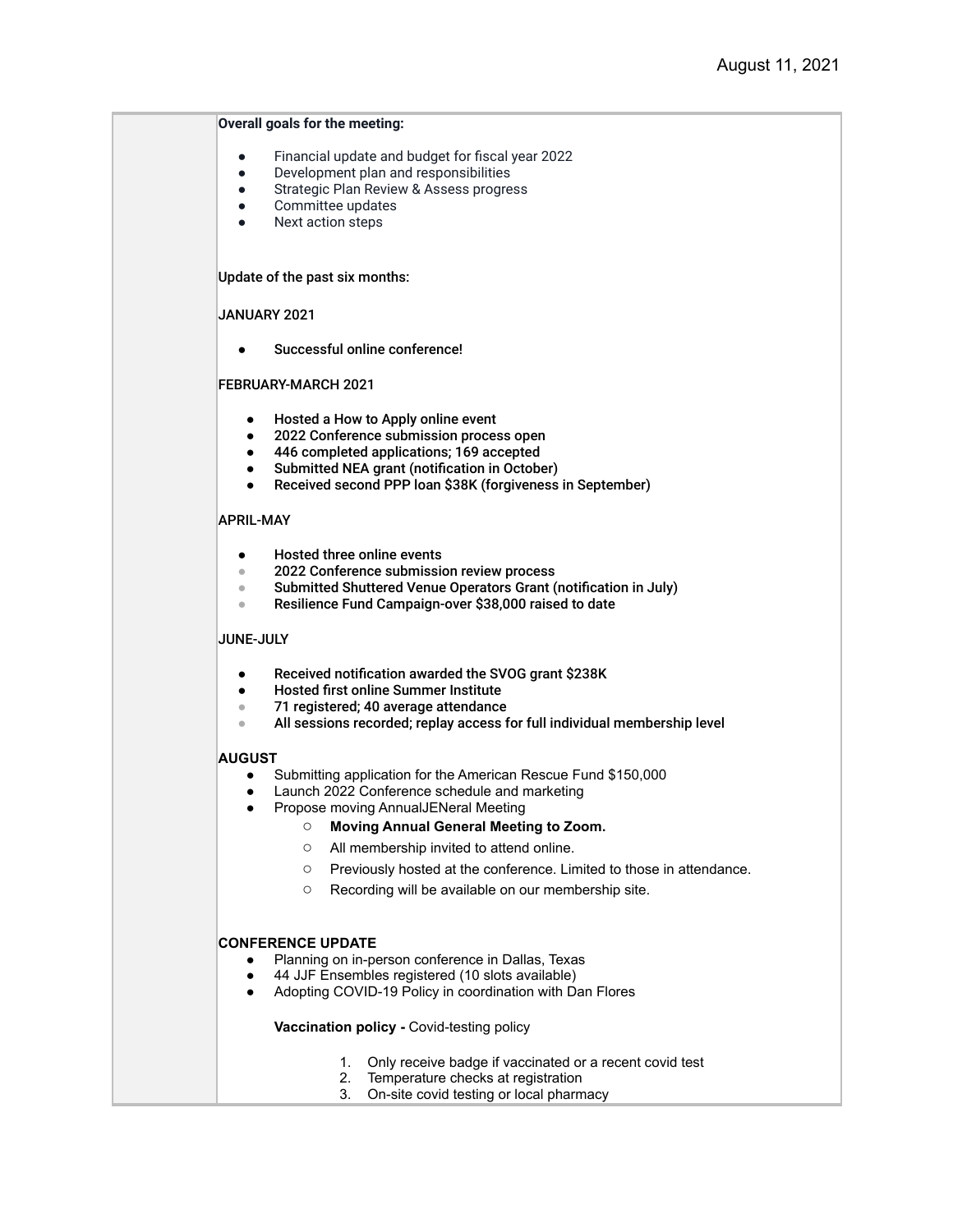| no surprises, then if we can relax the policy later we will.<br>Lou is reaching out to the hotel to see what their policy is, so we're in compliance. However, there<br>are several unknowns at this time. We will work with Dan Flores to synthesize into one consistent<br>policy and present to the EC or Board at a later time.<br>2026 Conference Site - Washington Wardman-Park Marriott Hotel<br>$1_{-}$<br>Claimed bankruptcy; sold at auction in late July<br>2. HPN/Lou searching for feasible alternatives for 2026<br>In the past, these three "rocks" of revenue were centered around the conference, but due to the<br>impact of COVID-19 and the herculean efforts of Jesse, Kelly, and a variety of presenters, I'm happy<br>to say that it is shifting to being centered around serving the membership with online events and<br>resources year round. This is a great place to be.<br>Due to the unknowns of the COVID impact, our biggest rock to tackle today is obviously the<br>conference and its associated costs and projected revenue.<br>Overall goals for the meeting: |
|----------------------------------------------------------------------------------------------------------------------------------------------------------------------------------------------------------------------------------------------------------------------------------------------------------------------------------------------------------------------------------------------------------------------------------------------------------------------------------------------------------------------------------------------------------------------------------------------------------------------------------------------------------------------------------------------------------------------------------------------------------------------------------------------------------------------------------------------------------------------------------------------------------------------------------------------------------------------------------------------------------------------------------------------------------------------------------------------------|
| Wearing a mask required if not performing, singing, or eating.<br>1.<br>It was recommended that the better option is to have COVID policy in place very quickly so there are                                                                                                                                                                                                                                                                                                                                                                                                                                                                                                                                                                                                                                                                                                                                                                                                                                                                                                                       |
| Test positive? Quarantine. Not permitted to attend the conference if test<br>4.<br>positive or arrive without proof of a negative covid test.<br>5.<br>Badge<br>What's the mask policy?                                                                                                                                                                                                                                                                                                                                                                                                                                                                                                                                                                                                                                                                                                                                                                                                                                                                                                            |

| 12:58-1:35PM      | <b>MEMBERSHIP/ MARKETING REPORT</b>                                                                                                                                                                                                                                                                         | <b>JESSE NOLAN</b><br><b>MEMBERSHIP MANAGER</b> |
|-------------------|-------------------------------------------------------------------------------------------------------------------------------------------------------------------------------------------------------------------------------------------------------------------------------------------------------------|-------------------------------------------------|
| <b>DISCUSSION</b> | We are sending weekly emails to membership in order to cut down on emails to the office.<br>Gender & Ethnicity - We sent out a survey to members. 15% responded (338)<br>Gender:<br>58% - Male<br>$\bullet$ 36% - Female<br>1% - non-conforming<br>5% - No response<br>$\bullet$<br>Ethnicity:<br>62% White |                                                 |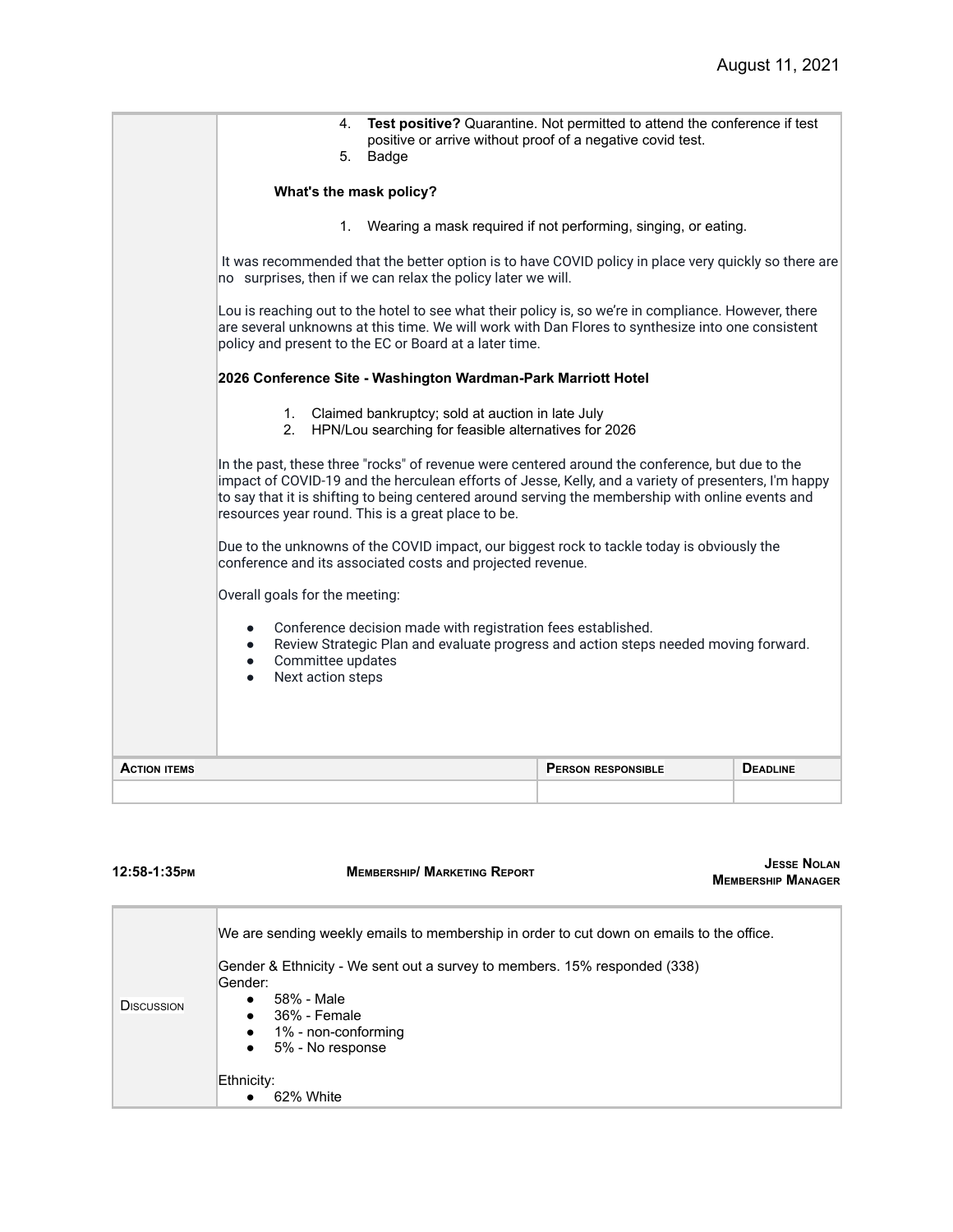● 15% No Response

- 9% Black
- 8% Hispanic
- 3% AAPI
- 2% Indigenous
- 1% Arab

Professional Demographics\*:

- 70% Educator
- 21% Student
- 42% Composer/Arranger
- 66% Instrumentalist
- 24% Vocalist/Singer
- 17% Music Industry Professional
- 12% Arts Administrator
- 17% Researcher
- 10% Writer/Author/Journalist/Critic
- 89% Jazz Enthusiast

\*Percentages don't add up to 100, as respondents could select more than one category.

Of educators:

- 40% Collegiate<br>● 35% High Scho
- 35% High School
- 34% Private
- 23% Middle School
- 12% Elementary School

We're getting great information on our demographics, which helps us focus our marketing to make it more effective.

12-month membership statistics:

| 07.21 Fiscal Membership Report |      |      |              |             |  |  |
|--------------------------------|------|------|--------------|-------------|--|--|
| Month                          | Paid |      | <b>Total</b> | 1-mo Change |  |  |
| 07/01/2020                     | 2723 | 1616 | 4339         |             |  |  |
| 08/01/2020                     | 2639 | 1596 | 4235         | $-104$      |  |  |
| 09/01/2020                     | 2613 | 1601 | 4214         | $-21$       |  |  |
| 10/01/2020                     | 2118 | 1574 | 3692         | $-522$      |  |  |
| 11/01/2020                     | 2010 | 1553 | 3563         | $-129$      |  |  |
| 12/01/2020                     | 1970 | 1650 | 3620         | 57          |  |  |
| 01/01/2021                     | 1888 | 1742 | 3630         | 10          |  |  |
| 02/01/2021                     | 1996 | 2042 | 4038         | 408         |  |  |
| 03/01/2021                     | 1981 | 1984 | 3965         | $-73$       |  |  |
| 04/01/2021                     | 2087 | 1913 | 4000         | 35          |  |  |
| 05/01/2021                     | 1997 | 1833 | 3830         | $-170$      |  |  |
| 06/01/2021                     | 1848 | 1744 | 3592         | $-238$      |  |  |
| 07/01/2021                     | 1833 | 1715 | 3548         | $-44$       |  |  |
|                                | -890 | 99   | -791         | $-791$      |  |  |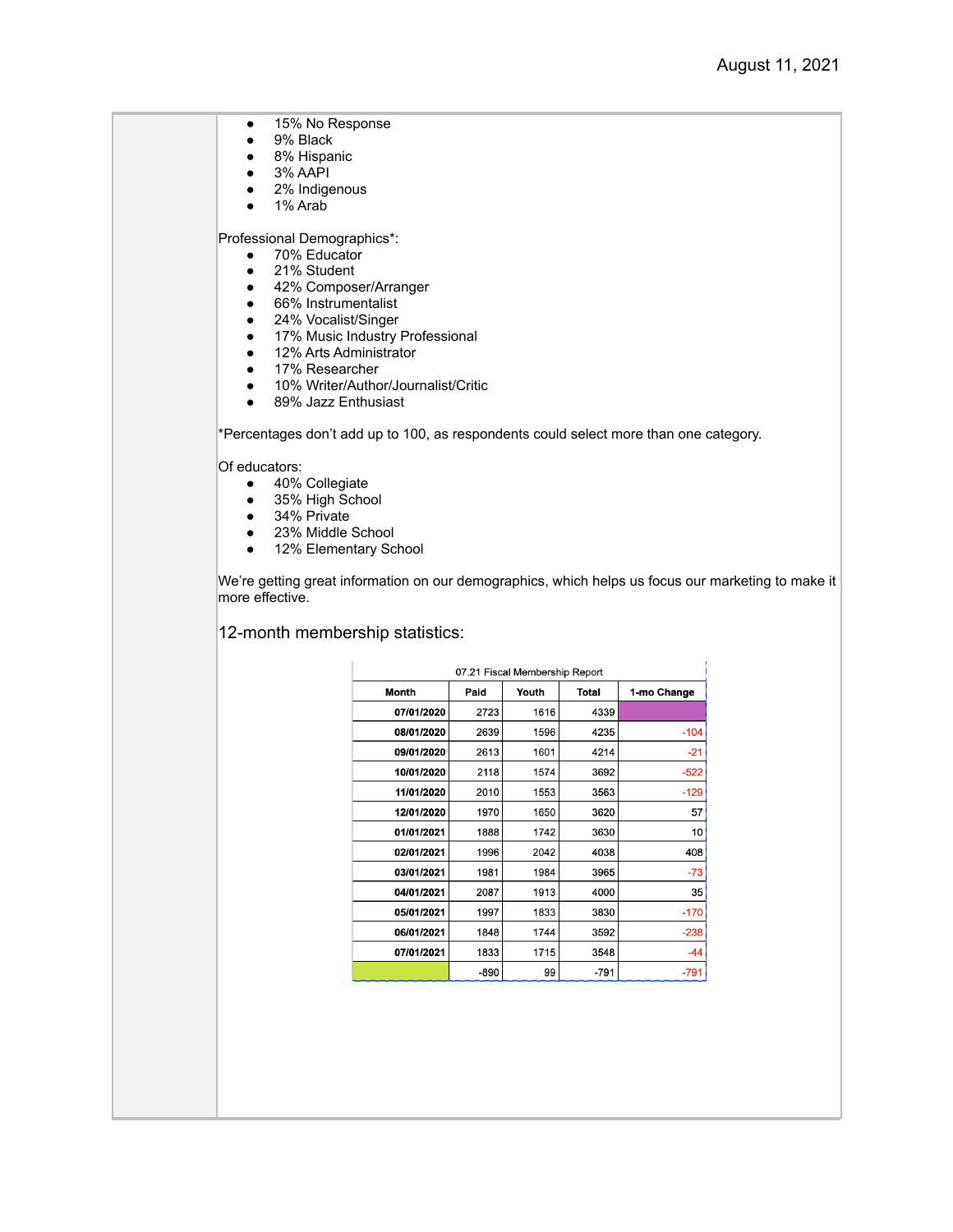- Looking at October 2020: this is when we launched the new CRM, which requires that each account have an email address. So it appears that we lost 500 members, however these were people with no email addresses. Of paid JEN members we've lost 390.
- We have set up a really great registration process for the conference, so we will have their email address. We can now contact them to ask if they want to renew when the time comes.

### 4-year membership history:

| Membership                  | F '17 | F '18 | F '19 | F '20 | 1-yr Deviation | 4-yr Average | F '20 Average<br><b>Deviation</b> |
|-----------------------------|-------|-------|-------|-------|----------------|--------------|-----------------------------------|
| <b>Full (Annual)</b>        | 1152  | 939   | 1457  | 959   | $-498$         | 1127         | $-168$                            |
| <b>Full (Monthly)</b>       | 0     | 85    | 213   | 158   | $-55$          | 152          | 6                                 |
| eJEN                        | 506   | 587   | 969   | 560   | $-409$         | 656          | $-96$                             |
| <b>VJEN</b>                 | 157   | 1129  | 1664  | 1715  | 51             | 1166         | 549                               |
| <b>Chapter - School</b>     |       | 25    | 39    | 36    | $-3$           | 25           | 11                                |
| <b>Chapter - Collegiate</b> | 0     | 18    | 36    | 27    | -9             | 27           | $\mathbf 0$                       |
| <b>Chapter - Communi</b>    | 0     | 14    | 27    | 28    |                | 23           | 5                                 |
| Corporate                   | 44    | 66    | 74    | 18    | $-56$          | 51           | $-33$                             |
| <b>Institution</b>          | 63    | 100   | 119   | 47    | $-72$          | 82           | $-35$                             |

● F'20- Corporate and Institution membership down. Our goal is to re-engage with these folks for the next conference in 2022.

Historical June membership:

| <b>Membership Category</b>  | June-18    | June-19    | June-20                | June-21    |
|-----------------------------|------------|------------|------------------------|------------|
| Individual                  | \$3,543.00 |            | \$6,143.00 \$10,786.00 | \$6,996.00 |
| <b>Institution</b>          | \$1,050.00 | \$350.00   | \$350.00               | \$2,100.00 |
| Corporate                   | \$1,650.00 | \$1,100.00 | \$550.00               | \$550.00   |
| Total                       | \$6,243.00 | \$7,593.00 | \$11,686.00            | \$9,646.00 |
| <b>Chapter - School</b>     |            | 25         | 39                     | 36         |
| <b>Chapter - Collegiate</b> | 0          | 18         | 36                     | 27         |
| <b>Chapter - Community</b>  | 0          | 14         | 27                     | 28         |
| Corporate                   | 44         | 66         | 74                     | 18         |
| <b>Institution</b>          | 63         | 100        | 119                    | 47         |

● This is our 2nd best June ever. Our summer institute was a big membership driver over the summer. It helped keep individual membership high over the summer.

2021-2022 membership projection: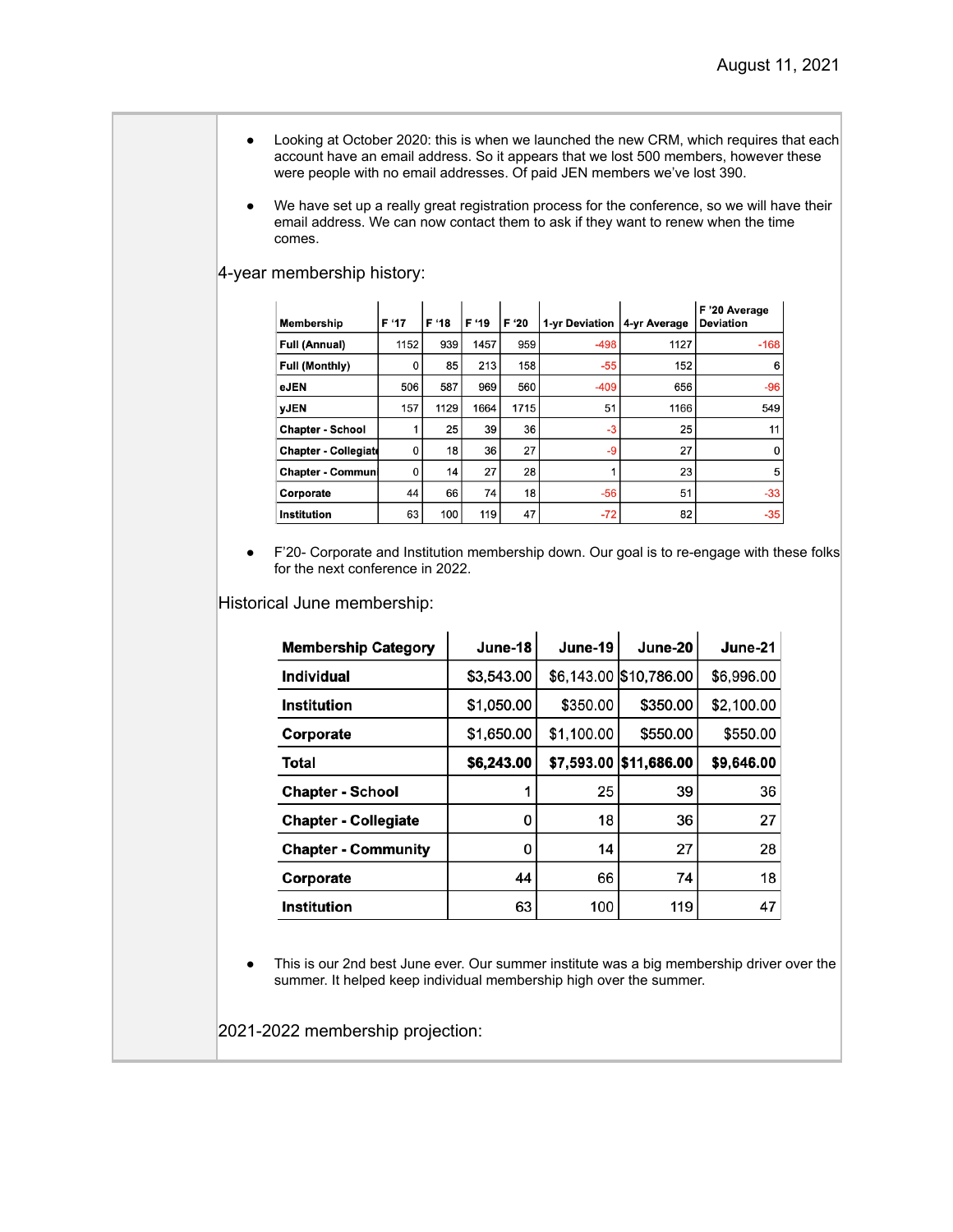| <b>Membership Type</b> | As of 07/01/2 As of 07/01/ 12-mo chang Revenue |            |          | Membership  |
|------------------------|------------------------------------------------|------------|----------|-------------|
| <b>Full Individual</b> | \$959.00                                       | \$1,200.00 | \$241.00 | \$23,136.00 |
| <b>Full Monthly</b>    | \$158.00                                       | \$200.00   | \$42.00  | \$4,032.00  |
| Chapter                | \$91.00                                        | \$95.00    | \$4.00   | \$384.00    |
| eJEN                   | \$560.00                                       | \$660.00   | \$100.00 | \$4,500.00  |
| <b>VJEN</b>            | 1,715                                          | 2,000      | 285      | \$0.00      |
| Corporate              | 18                                             | 51         | 33       | \$18,150.00 |
| Institution            | 47                                             | 82         | 35       | \$12,250.00 |
| <b>Total</b>           | 3,548                                          | 4,288      | 740      | \$62,452.00 |

- The Resilience Fund campaign was especially effective, in that we were able to keep engagement high. The open rates with our emails were massive, some at 80%. The process was on a bit of a learning curve as we figured out that piece. However, we're excited now that we have a system of direct mailing in place.
- Jesse recommended continuing direct mail campaigns, and possibly using something similar with corporate and institutions. Video included was very effective for member engagement as well.
- A bulk mail permit will also help us save thousands in time, money and man hours.

Email marketing statistics:

| #Sends                        | #Opens | #Clicks            | #Unsubscribes       | #Bounces           | #Open Rate   |
|-------------------------------|--------|--------------------|---------------------|--------------------|--------------|
| 1618060                       | 363391 | 56580              | 1711                | 2268               | 22.46%       |
|                               |        |                    |                     |                    |              |
|                               |        | <b>Unsubscribe</b> |                     |                    |              |
| Click to Open Rate Click Rate |        | Rate               | <b>Forward Rate</b> | <b>Bounce Rate</b> | Revenue      |
| 15.57%                        | 3.50%  | 0.11%              |                     | 0.14%              | \$139,533.75 |

- Our CRM can track how many purchases are a result of emails sent. To date, \$139,533.75
- We have a very high click rate and very low unsubscribes.

We now have a focused and targeted social media marketing strategy, so we are able to target posts, and thereby emails that are more focused on our membership.

Paid Marketing Takeaways

- Video works! (Especially square, with calls to action)
- Paid Brand Awareness, culminating in targeted, conversion-driving ads (content) is key.
- A short (5-day) fuse resulted in 12 purchases, including the time spent in engagement.
- A longer marketing fuse will result in success.

All of our content for the fiscal year saw **80,547** views. This includes our webinars, the JENX2021 conference, clinics, performances, JJF masterclasses. This is demonstrating to members that JEN is a yearround organization. This is key. In this new paradigm, it is important to keep all of these opportunities for our members.

| <b>ACTION ITEMS</b> | <b>PERSON RESPONSIBLE</b> | <b>DEADLINE</b> |
|---------------------|---------------------------|-----------------|
|                     |                           |                 |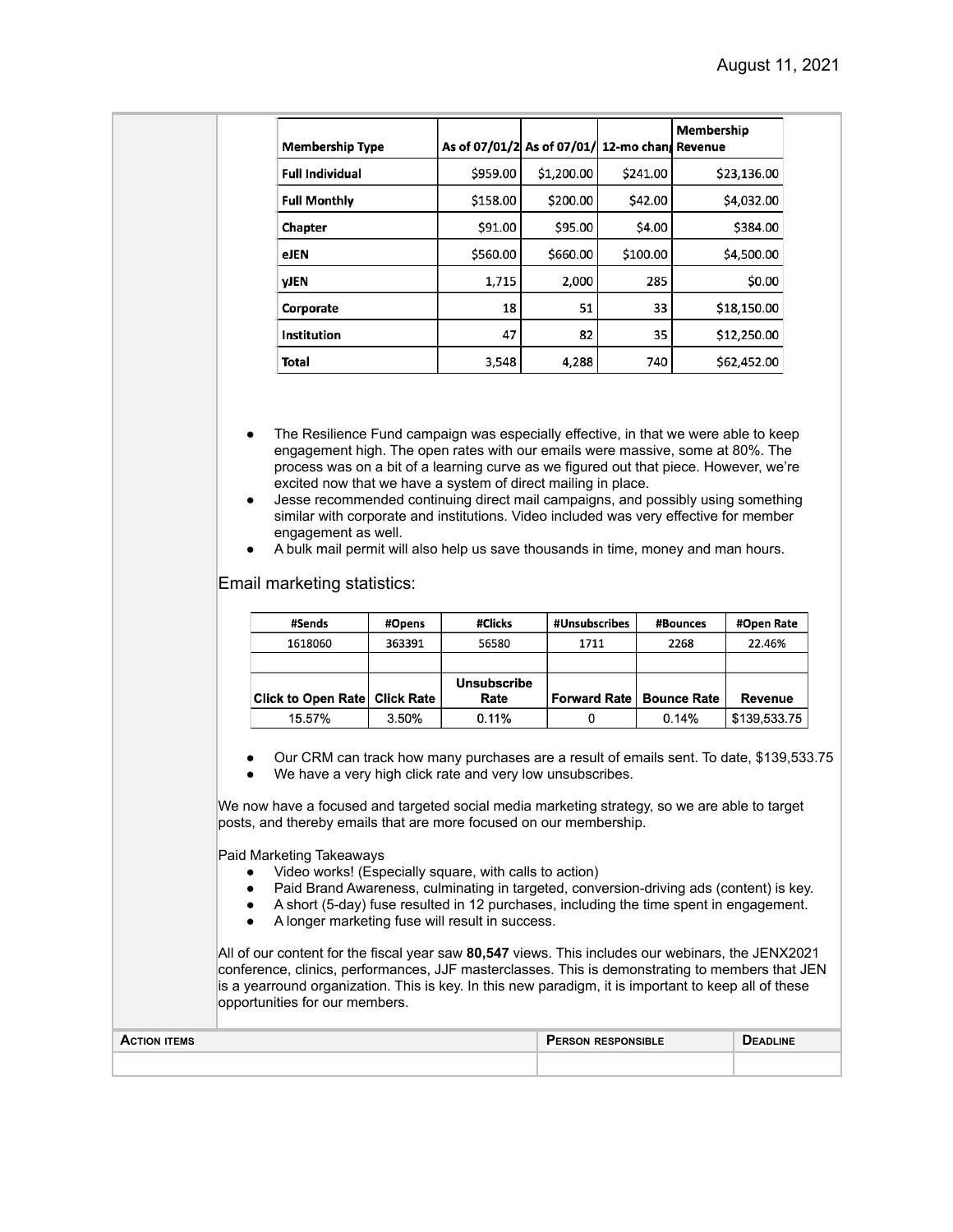## **2:33-2:45PM BREAK**

| 1:35-2:33:PM        | <b>DUSTIN ROHRER</b><br><b>FINANCE COMMITTEE REPORT</b><br><b>TREASURER</b>                                                                                                                                                                                                                                                                                                                                                                                      |                           |                 |  |  |
|---------------------|------------------------------------------------------------------------------------------------------------------------------------------------------------------------------------------------------------------------------------------------------------------------------------------------------------------------------------------------------------------------------------------------------------------------------------------------------------------|---------------------------|-----------------|--|--|
|                     | 2021 - We ended the year better than we thought due to a couple of things.                                                                                                                                                                                                                                                                                                                                                                                       |                           |                 |  |  |
|                     | Net operating was in the black                                                                                                                                                                                                                                                                                                                                                                                                                                   |                           |                 |  |  |
|                     | Revenue: 28% higher revenue than forecast. Resilience fund was a big contributor. This sets us up to<br>be an inherently different org than we used to be, with a developing fund raising arm.                                                                                                                                                                                                                                                                   |                           |                 |  |  |
|                     | The PPP loan was also reflected.                                                                                                                                                                                                                                                                                                                                                                                                                                 |                           |                 |  |  |
|                     | The \$30,000 UNT sponsorship also helped.                                                                                                                                                                                                                                                                                                                                                                                                                        |                           |                 |  |  |
| <b>DISCUSSION</b>   | Expenditures: 8% higher than projected. Salaries and contract labor were higher. We kept the<br>conference coordinator position throughout the year.                                                                                                                                                                                                                                                                                                             |                           |                 |  |  |
|                     | Cash position is \$287k                                                                                                                                                                                                                                                                                                                                                                                                                                          |                           |                 |  |  |
|                     | Discussion regarding expenses related to personnel and operations. Discussions related to<br>membership projections as it relates to potential income and revenue. Financial reports reflect<br>conservative projections related to engagement. Longevity planning continues to consider the ability<br>of the JEN to evolve, develop, and grow as it relates to duties, responsibilities, and compensation for<br>its staff and work to meet development needs. |                           |                 |  |  |
|                     | <b>MOTION: to approve FY22 Budget.</b><br><b>Motioned by Dustin Rohrer</b><br><b>Seconded by Trineice Robinson-Martin</b><br><b>Motion Passed</b>                                                                                                                                                                                                                                                                                                                |                           |                 |  |  |
| <b>ACTION ITEMS</b> |                                                                                                                                                                                                                                                                                                                                                                                                                                                                  | <b>PERSON RESPONSIBLE</b> | <b>DEADLINE</b> |  |  |
|                     |                                                                                                                                                                                                                                                                                                                                                                                                                                                                  |                           |                 |  |  |

| $2:48-3:24$ PM    | <b>PROPOSAL OF NON-MEMBER RATE FOR</b><br><b>JEN EVENTS</b>                                                                                                                                                                                                                                                                                                                                                                                                                                                           | <b>SHARON BURCH</b><br><b>MANAGING DIRECTOR</b> |
|-------------------|-----------------------------------------------------------------------------------------------------------------------------------------------------------------------------------------------------------------------------------------------------------------------------------------------------------------------------------------------------------------------------------------------------------------------------------------------------------------------------------------------------------------------|-------------------------------------------------|
| <b>DISCUSSION</b> | The reason for the proposal of a non-member rate for JEN events is that we'd like to encourage<br>non-members to attend the conference, try us out (dating), then join JEN because they like us<br>(marriage).<br>A member rate gives the members a perceived value-add.<br>$\bullet$<br>No financial loss to JEN.<br>$\bullet$<br>Non-mems: \$275 conference registration<br>$\bullet$<br>Non-mems: \$100 Summer Institute<br>$\bullet$<br>The focus is to encourage people to become members.<br>Discussion ensued. |                                                 |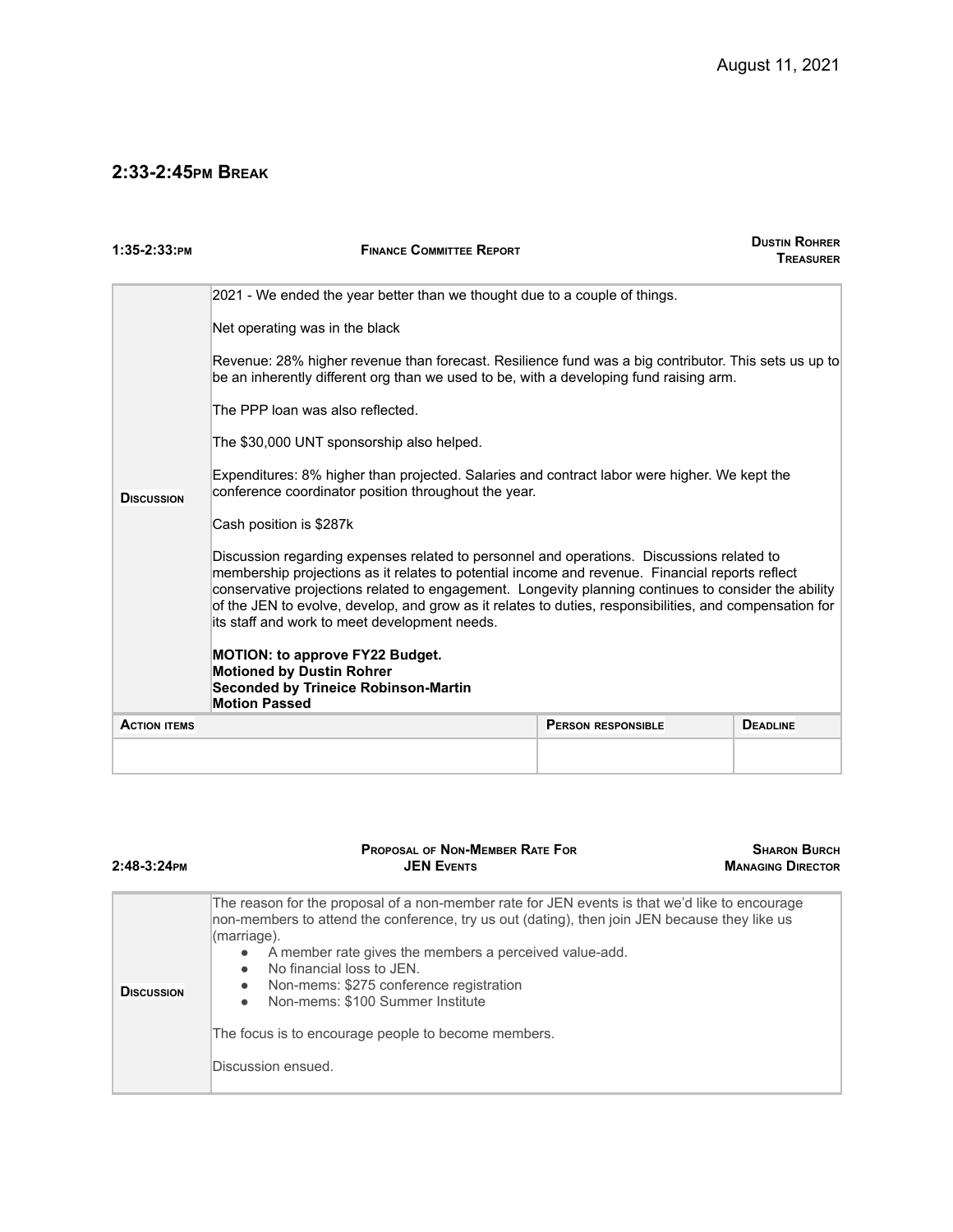|                     | MOTION: To establish/provide non-member rates for events at an increase over member rates.<br>Increase to be agreed upon by the Managing Director/Executive Director, Treasurer and/or<br><b>President/Executive Committee.</b><br><b>Motioned by Mary Jo Papich</b><br><b>Seconded by Ashley Shabankareh</b><br><b>Motion passed</b> |                           |                 |
|---------------------|---------------------------------------------------------------------------------------------------------------------------------------------------------------------------------------------------------------------------------------------------------------------------------------------------------------------------------------|---------------------------|-----------------|
| <b>ACTION ITEMS</b> |                                                                                                                                                                                                                                                                                                                                       | <b>PERSON RESPONSIBLE</b> | <b>DEADLINE</b> |
|                     |                                                                                                                                                                                                                                                                                                                                       |                           |                 |

| $2:15-2:33$ PM      | <b>PERSONNEL COMMITTEE REPORT</b>                                                                                                                                                                                                                                                                                                                                                                                                                                                                                                                                                                                                                                                                                                            |                           | LONNIF DAVIS<br><b>PERSONNEL COMMITTEE CHAIR</b> |
|---------------------|----------------------------------------------------------------------------------------------------------------------------------------------------------------------------------------------------------------------------------------------------------------------------------------------------------------------------------------------------------------------------------------------------------------------------------------------------------------------------------------------------------------------------------------------------------------------------------------------------------------------------------------------------------------------------------------------------------------------------------------------|---------------------------|--------------------------------------------------|
| <b>DISCUSSION</b>   | Discussion regarding staff evaluations. President currently within the review process for Managing<br>Director.<br>Need to update jobs/duties/responsibilities to reflect actual duties and responsibilities.<br>Conference Coordinator Position Updated<br>Need to contract Director of Membership and Marketing.<br>MOTION: to increase salary Director of Membership and Marketing by \$5,000 and raise<br>Managing Director, Conference Coordinator and Administrative Assistant salaries by 5%.<br><b>Motioned by Lonnie</b><br>Seconded by Mary Jo Papich.<br><b>Motion passed.</b><br>MOTION: to allot \$30,000 for development support<br><b>Motioned by Lonnie Davis</b><br><b>Seconded by Ashley Shabankereh</b><br>Motion passed. |                           |                                                  |
| <b>ACTION ITEMS</b> |                                                                                                                                                                                                                                                                                                                                                                                                                                                                                                                                                                                                                                                                                                                                              | <b>PERSON RESPONSIBLE</b> | <b>DEADLINE</b>                                  |
|                     |                                                                                                                                                                                                                                                                                                                                                                                                                                                                                                                                                                                                                                                                                                                                              |                           |                                                  |

| $3:25-4:02$ PM    | <b>DEVELOPMENT COMMITTEE REPORT</b>                                                                                                                                                                                                                                                                                                                                                                                                                                                                                                                                                                                                                                                                             | <b>ASHLEY SHABANKAREH</b><br><b>DEVELOPMENT COMMITTEE CHAIR</b> |
|-------------------|-----------------------------------------------------------------------------------------------------------------------------------------------------------------------------------------------------------------------------------------------------------------------------------------------------------------------------------------------------------------------------------------------------------------------------------------------------------------------------------------------------------------------------------------------------------------------------------------------------------------------------------------------------------------------------------------------------------------|-----------------------------------------------------------------|
| <b>DISCUSSION</b> | 100% board & staff giving!<br>We are starting to shift the perception of JEN to the public.<br>Many thanks go to Sharon, who has done most of the heavy lifting with regard to the grants!<br>We are in the process of updating policies and procedures as we grow.<br>Goal is to raise \$150,000. Direct mail was very effective. Budget is for spring and fall<br>campaigns.<br>Increase board and staff giving.<br>$\bullet$<br>Further increase board participation<br>$\bullet$<br>Increase development committee's commitment in fundraising and donor stewardship. Lots<br>$\bullet$<br>of handwritten thank-you notes and personalization will be effective.<br>Further implementing a stewardship plan |                                                                 |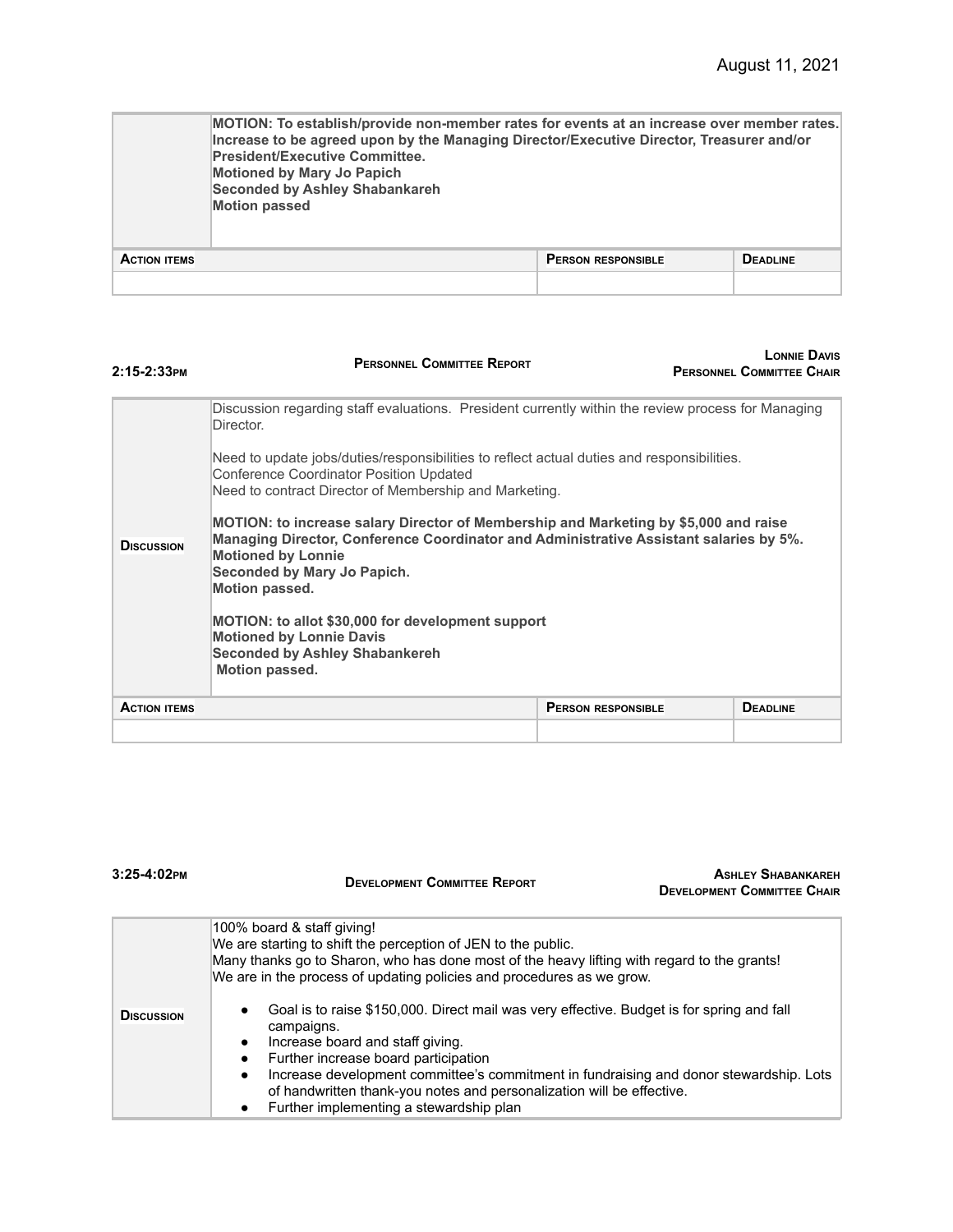|                     | Increasing the quality of development communications on the donor front. We'd like to<br>٠<br>continue that energy so that we don't lose new donors.<br>Increase development Collateral--pamphlets, onesheets, etc.<br>٠<br>Development-specific commitment booth at the conference<br>Increase grant revenue to diversify revenue and income streams<br>٠<br>Increase corporate donations<br>Continue to formalized development policies and procedures                                                                                                                                                                                                                                                                 |                           |                 |
|---------------------|--------------------------------------------------------------------------------------------------------------------------------------------------------------------------------------------------------------------------------------------------------------------------------------------------------------------------------------------------------------------------------------------------------------------------------------------------------------------------------------------------------------------------------------------------------------------------------------------------------------------------------------------------------------------------------------------------------------------------|---------------------------|-----------------|
|                     | Updates:<br>Pledge form: suggest annual giving by board from \$250 to \$300. Many went above and<br>beyond and we thank you!<br>Continue giving as staff and development Committee.<br>٠<br>Continue circle of influence exercise--look at your circles of influence<br>$\bullet$<br>Continue resilience fund, looking at dates, as related to what's happening on the JEN<br>$\bullet$<br>calendar. Spring and Fall campaigns make sense. Spring is direct mail; Fall is postcard.<br>Social media, newsletter, Amazon Connect with JEN.<br>Face-to-Face asks<br>Special events will increase: in-person conferences, so the scholarship concert will happen.<br>But we will be exploring other special events as well. |                           |                 |
|                     | Discussion ensued.<br>A separate meeting would be good to discuss the details and increase understanding of<br>development.                                                                                                                                                                                                                                                                                                                                                                                                                                                                                                                                                                                              |                           |                 |
|                     | MOTION: To increase board giving to \$300 per year.<br><b>Motioned by Ashley Shabankareh</b><br><b>Seconded by Tia Fuller</b><br>Motion passed.                                                                                                                                                                                                                                                                                                                                                                                                                                                                                                                                                                          |                           |                 |
|                     | Development committee will make a forecasting report, for a vote at a later time.                                                                                                                                                                                                                                                                                                                                                                                                                                                                                                                                                                                                                                        |                           |                 |
| <b>ACTION ITEMS</b> |                                                                                                                                                                                                                                                                                                                                                                                                                                                                                                                                                                                                                                                                                                                          | <b>PERSON RESPONSIBLE</b> | <b>DEADLINE</b> |
|                     | Complete the board member pledge commitment form.                                                                                                                                                                                                                                                                                                                                                                                                                                                                                                                                                                                                                                                                        | All board members         | Aug. 31, 2021   |

| 4:02-4:06 РМ        | <b>AUDIT &amp; RISK - CONFLICT OF INTEREST POLICY</b>                                                      |                           | <b>TIM FELLOW</b><br><b>COMMITTEE CHAIR</b> |
|---------------------|------------------------------------------------------------------------------------------------------------|---------------------------|---------------------------------------------|
| <b>DISCUSSION</b>   | Standard conflict of interest form has been sent to each board member to complete for this fiscal<br>year. |                           |                                             |
| <b>ACTION ITEMS</b> |                                                                                                            | <b>PERSON RESPONSIBLE</b> | <b>DEADLINE</b>                             |
|                     | Complete Conflict of Interest form<br>All board members                                                    |                           | Aug. 31, 2021                               |

**4:07- 4:14PM SBN BROADCASTING-JEN CHANNEL OPPORTUNITY**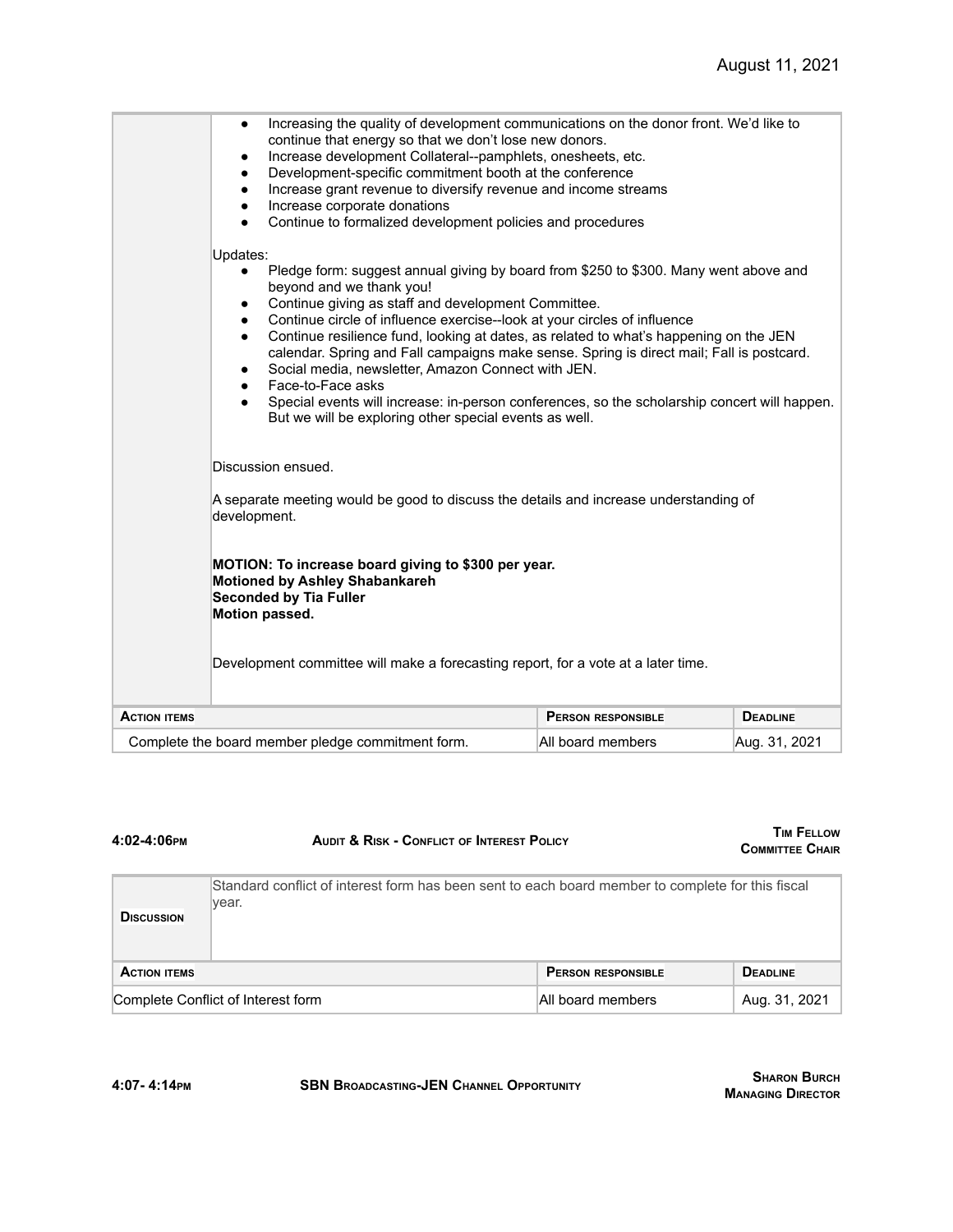| <b>DISCUSSION</b>   | platform. They would take care of the licensing when we use music, similar to the YouTube model.<br>Folks would see our branding, our page. We could potentially broadcast our performances.<br>Here are the bullet points:<br>Revenue sharing split.<br>$\bullet$<br>No upfront costs for JEN.<br>$\bullet$<br>3-way split revenue, depending on live stream or pre-recorded content.<br><b>Discussion:</b> Potential revenue stream, why would we not do this, we can set the fees, minimum<br>\$40/yr. We would have a non-mem price and a coupon code for members. We can add any<br>appropriate content and branding on the page. Artists would need to agree to be on the channel. We |                           |                 |
|---------------------|---------------------------------------------------------------------------------------------------------------------------------------------------------------------------------------------------------------------------------------------------------------------------------------------------------------------------------------------------------------------------------------------------------------------------------------------------------------------------------------------------------------------------------------------------------------------------------------------------------------------------------------------------------------------------------------------|---------------------------|-----------------|
|                     | would have them sign an agreement or waiver. Staff would handle the work load of setting up and<br>maintaining the channel.<br>The board consensus is to keep moving forward with the JEN Channel.                                                                                                                                                                                                                                                                                                                                                                                                                                                                                          |                           |                 |
| <b>ACTION ITEMS</b> |                                                                                                                                                                                                                                                                                                                                                                                                                                                                                                                                                                                                                                                                                             | <b>PERSON RESPONSIBLE</b> | <b>DEADLINE</b> |
|                     |                                                                                                                                                                                                                                                                                                                                                                                                                                                                                                                                                                                                                                                                                             |                           |                 |

# **PROGRAM & COMMITTEE REPORTS**

| $3:00-3:10$ PM    | David Kauffman &<br><b>EDUCATION &amp; COMMUNITY ENGAGEMENT</b><br><b>MARY JO PAPICH</b><br><b>COMMITTEE REPORT</b><br><b>COMMITTEE CHAIRS</b>                                                                                                                                                                                                                                                                                                                                                                                                                                                                                                                                                                                                                                                                                                                                                                                                                                                                                                                                                                                                                                                                                                                                                                                                                                                                                                                               |  |
|-------------------|------------------------------------------------------------------------------------------------------------------------------------------------------------------------------------------------------------------------------------------------------------------------------------------------------------------------------------------------------------------------------------------------------------------------------------------------------------------------------------------------------------------------------------------------------------------------------------------------------------------------------------------------------------------------------------------------------------------------------------------------------------------------------------------------------------------------------------------------------------------------------------------------------------------------------------------------------------------------------------------------------------------------------------------------------------------------------------------------------------------------------------------------------------------------------------------------------------------------------------------------------------------------------------------------------------------------------------------------------------------------------------------------------------------------------------------------------------------------------|--|
| <b>DISCUSSION</b> | Due to the pandemic beginning in March 2020 and continuing through 2021, the Education and<br>Community Engagement committees pivoted and were able to use JAZZ2U funds to help produce<br>online events, such as webinars, masterclasses, and the 2021 JENX conference online. Those<br>events helped to reach 80,547 people during the live events and via the replays as of 8/11/21.<br>List of Events and Number of Views per event:<br>Online Teaching for Non-Online Teachers - 10,631<br>How to Teach Instrumental Lessons Online - 2,081<br>٠<br>Sisters in Jazz Virtual Roundtable - 2,585<br>٠<br>Virtual Ear Training for the Large Ensemble - 2,285<br>Virtual Ear Training for the Large Ensemble - 2,285<br>A Listening Session with Sean Jones - 2,873<br>A Step-by-Step Guide to the Virtual Ensemble - 3,642<br>Guided Online Listening with Kelly Clingan - 935<br>$\bullet$<br>JazzSLAM - Jazz Supports Language Arts & Math - 653<br>What Now? Music Education After COVID-19: 6.513<br>$\bullet$<br>A Music Educators Roundtable Discussion<br>Getting Started with Logic Pro X:<br>$\bullet$<br>Tips & Tricks for Music Educators - 1,536<br>Access Title IV-A & C.A.R.E.S. Act Funds<br>$\bullet$<br>to Build A Stronger Music Program - 770<br>Young Composer Showcase Virtual Roundtable - 1,651<br>٠<br>The Balancing Act: Balancing the Professional & Personal - 2,049<br>$\bullet$<br>Rehearsing the Band Virtually with Julius Tolentino - 182 |  |
|                   | Jazz Education As a Force for Racial Understanding,<br>Healing, & Justice - 5,216                                                                                                                                                                                                                                                                                                                                                                                                                                                                                                                                                                                                                                                                                                                                                                                                                                                                                                                                                                                                                                                                                                                                                                                                                                                                                                                                                                                            |  |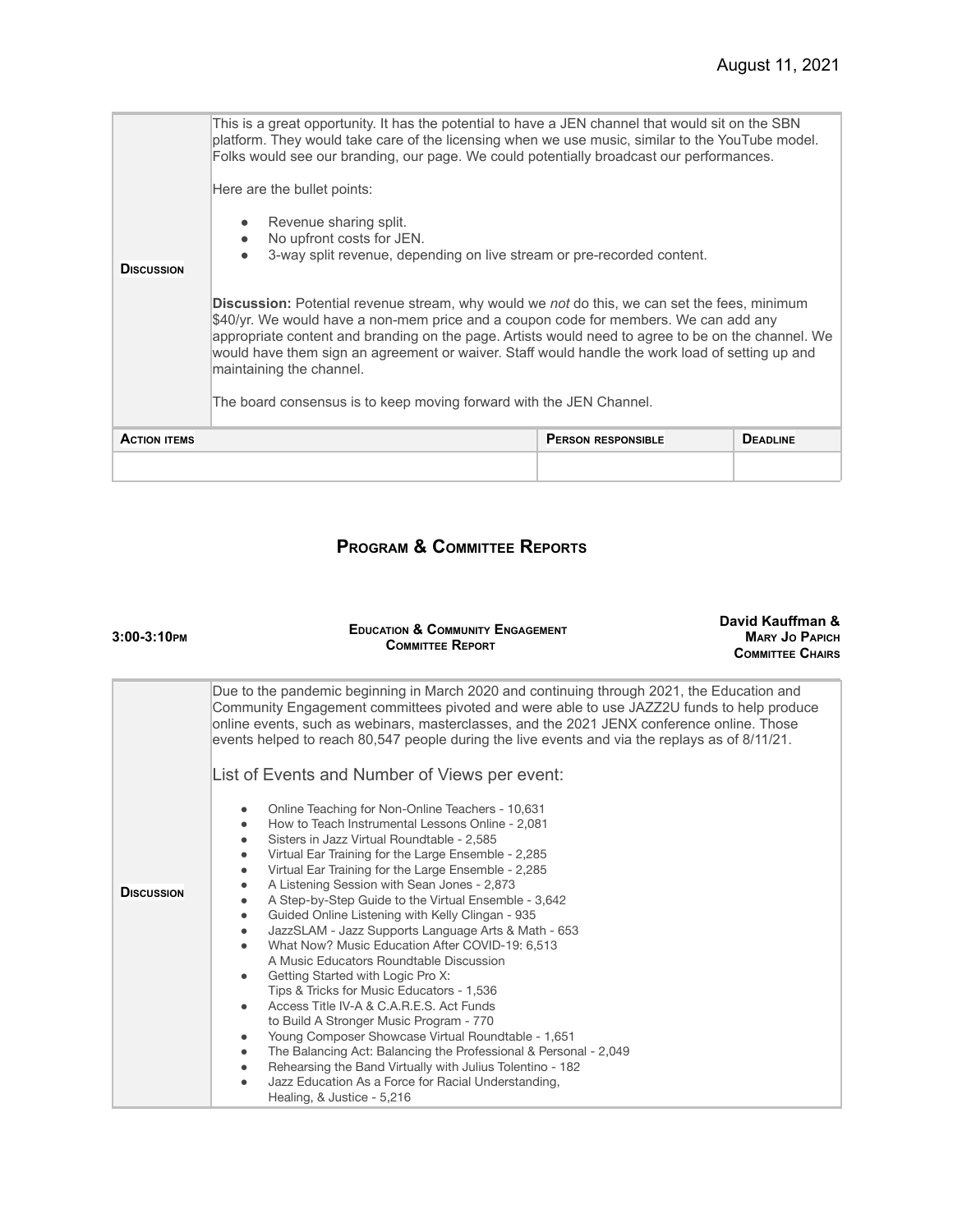| Rehearsing the Vocal Ensemble After COVID-19 - 3,532<br>$\bullet$<br>Jazz Education As a Force for Racial Understanding,<br>Healing, & Justice: A Followup Conversation - 5,279<br>Fostering a Culturally Responsive Music Classroom - 73<br>Copyright 101 for Music Educators - 1,227<br>Making Music Over The Internet: A Live, Virtual Jam Session - 2,654<br>$\bullet$<br>Creating a JEN Chapter At Your School - 53<br>How to Build A Professional Website for Your Music - 437<br>Applying Virtual Collaboration Technology in a Post<br>Pandemic Musical Landscape - 249<br>Searchie Replays - 2,565<br>JENX2021 Performances - 7,283<br>$\bullet$<br>JENX2021 Clinics - 8,336<br>$\bullet$<br>JENX2021 JJE - 1,577<br>JENX2021 JJF - 559<br>JENX2021 Exhibits - 1,865<br>$\bullet$<br>TOTAL # of Views - 80,547 |                           |                 |
|-------------------------------------------------------------------------------------------------------------------------------------------------------------------------------------------------------------------------------------------------------------------------------------------------------------------------------------------------------------------------------------------------------------------------------------------------------------------------------------------------------------------------------------------------------------------------------------------------------------------------------------------------------------------------------------------------------------------------------------------------------------------------------------------------------------------------|---------------------------|-----------------|
| <b>ACTION ITEMS</b>                                                                                                                                                                                                                                                                                                                                                                                                                                                                                                                                                                                                                                                                                                                                                                                                     | <b>PERSON RESPONSIBLE</b> | <b>DEADLINE</b> |

#### **RESEARCH COMMITTEE REPORT**

#### **SUBMITTEDB B<sup>Y</sup> MONIKA HERZIG, CHAIR**

| <b>DISCUSSION</b>   | Research Journal- testimonials and reviews are in the report. We're also launching<br>$\bullet$<br>programs that will center around those topics. (discussed in Strategic Plan report) |                           |                 |
|---------------------|----------------------------------------------------------------------------------------------------------------------------------------------------------------------------------------|---------------------------|-----------------|
| <b>ACTION ITEMS</b> |                                                                                                                                                                                        | <b>PERSON RESPONSIBLE</b> | <b>DEADLINE</b> |
|                     |                                                                                                                                                                                        |                           |                 |

| 4:14 - 4:32 РМ    | <b>SHARON BURCH</b><br><b>SCHOLARSHIPS &amp; AWARDS PROGRAM REPORT</b><br><b>MANAGING DIRECTOR</b>                                                                                                                                                                                                                                                                                                                                                                                                                                                                                                                                                                                                                                                                                                                                                                                                                                                               |
|-------------------|------------------------------------------------------------------------------------------------------------------------------------------------------------------------------------------------------------------------------------------------------------------------------------------------------------------------------------------------------------------------------------------------------------------------------------------------------------------------------------------------------------------------------------------------------------------------------------------------------------------------------------------------------------------------------------------------------------------------------------------------------------------------------------------------------------------------------------------------------------------------------------------------------------------------------------------------------------------|
| <b>DISCUSSION</b> | SCHOLARSHIPS - New Scholarship Timeline<br>- January 1 - March 31 Applications open<br>- April - Review applications/ select<br>- May 1 - Notify applicants<br>- New Scholarship - Brubeck Living Legacy Scholarship in honor of Dave Brubeck - \$1,000<br>- AWARDS - Committee of board members to discuss and select?<br>- LeJENd of Jazz Education Award - Joe Jennings<br>- LeJENd of Latin Jazz - Ignacio Berrao<br>- Ellis Marsalis Educator of the Year Award - Collegiate level (nominating process)<br>- JEN/Berklee: John LaPorta Award update - High School level (nominating process)<br>- African American Jazz Caucus Award - Dr. Roxanne Stevenson<br>- Briefly discussed launching a JEN Jazz Educator Hall of Fame Award. (digital honor; no family<br>quests hosted at the conference)<br>The suggestion was made to recognize excellence for current educators/artists in the field. The<br>conference guide would be a great place for this. |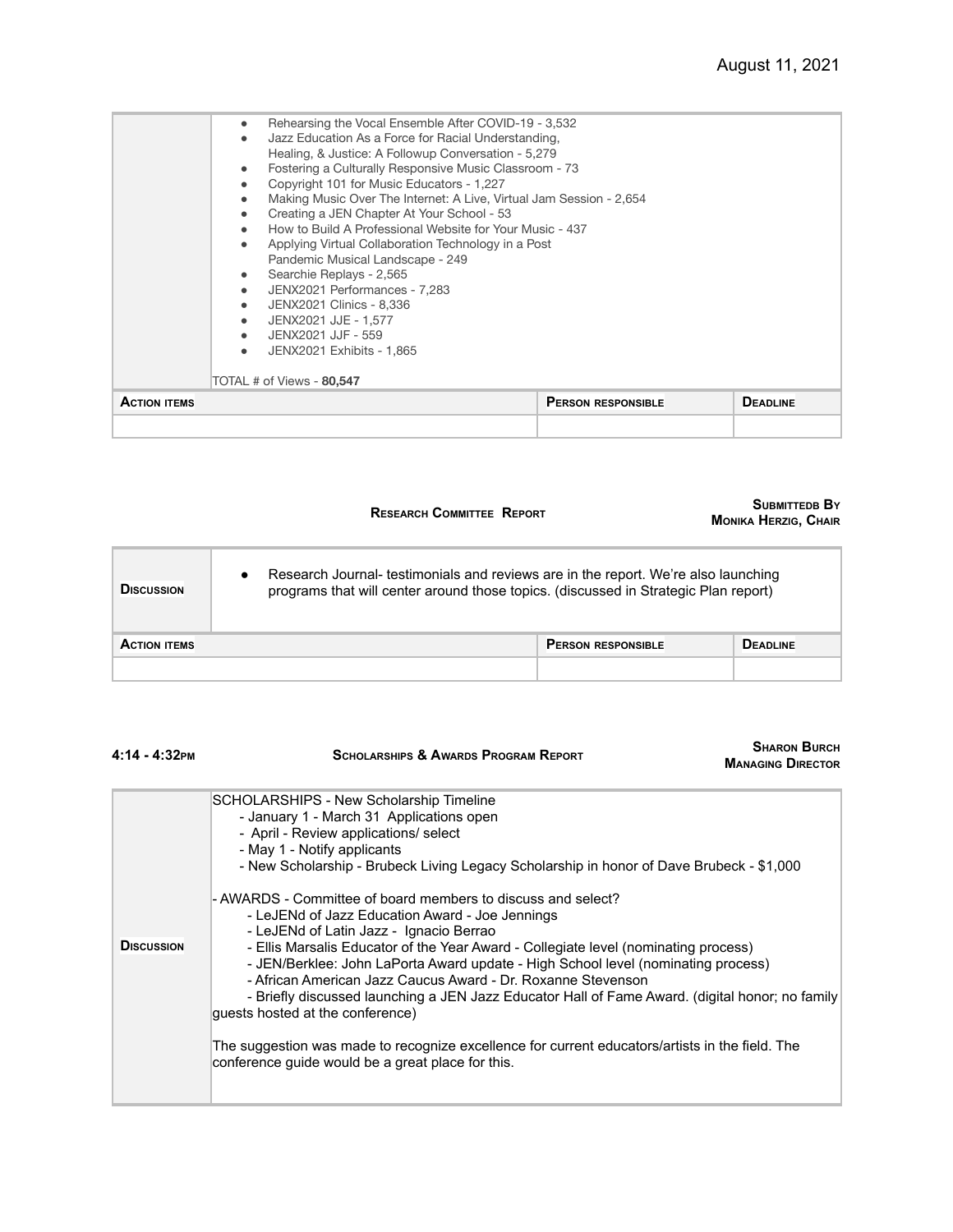| -MS | <br>∟∟םורי | . .<br><b>DEADLINE</b> |
|-----|------------|------------------------|
|     |            |                        |

|                                                                                                                                                                      | <b>SISTERS IN JAZZ</b>                                                                                                                                                                                                                                                                                                                                                                                                                                                                                                                                                     |                           | <b>SUBMITTED BY</b><br><b>ELLEN ROWE, PROGRAM CHAIR</b> |
|----------------------------------------------------------------------------------------------------------------------------------------------------------------------|----------------------------------------------------------------------------------------------------------------------------------------------------------------------------------------------------------------------------------------------------------------------------------------------------------------------------------------------------------------------------------------------------------------------------------------------------------------------------------------------------------------------------------------------------------------------------|---------------------------|---------------------------------------------------------|
|                                                                                                                                                                      | We had a successful pivot due to the pandemic. In 2020/21, the director was Ingrid Jensen and we<br>did everything virtually, including the selection of members of the group, rehearsing (talking through<br>arrangements, playing together a bit and discussing recording strategies) and concluded with a<br>virtual performance at the conference which was created via layered tracks.                                                                                                                                                                                |                           |                                                         |
|                                                                                                                                                                      | We also did our first ever SIJ webinar on May 23rd, bringing all past and present selectees together<br>to talk about their experiences and field questions from the audience in attendance.                                                                                                                                                                                                                                                                                                                                                                               |                           |                                                         |
| <b>DISCUSSION</b>                                                                                                                                                    | This year's (2022) musical director is Allison Miller. We have created a better rubric for adjudication<br>and will be continuing to pursue all available means, in consultation with the JEN leadership, to<br>promote the competition as widely as possible. We are still working to add a mentorship component<br>for all interested applicants to the process. Adjudicators for this year will include myself (Ellen Rowe),<br>Marion Hayden, Sherrie Maricle, Tina Raymond, Tanya Darby, Roxy Coss, JB Dyas, Roxanne<br>Stevenson, Rosana Eckert and Christine Guter. |                           |                                                         |
| The 2022 Sisters in Jazz ensemble is:<br>Stepanie Tateiwa - Sax<br>Summer Camargo - Trumpet<br>Yeeun Kim - Piano<br>Carmen Murray - Drumset<br>Molly Redfield - Bass |                                                                                                                                                                                                                                                                                                                                                                                                                                                                                                                                                                            |                           |                                                         |
| <b>ACTION ITEMS</b>                                                                                                                                                  |                                                                                                                                                                                                                                                                                                                                                                                                                                                                                                                                                                            | <b>PERSON RESPONSIBLE</b> | <b>DEADLINE</b>                                         |
|                                                                                                                                                                      |                                                                                                                                                                                                                                                                                                                                                                                                                                                                                                                                                                            |                           |                                                         |

**YOUNG COMPOSER SHOWCASE**

#### **SUBMITTED BY RYAN MIDDAGH, PROGRAM CHAIR**

| <b>DISCUSSION</b> | This year the Young Composers Showcase has been combined with the JEN Commissions Program<br>to be overseen by the new "JEN Composition Initiatives Committee." This committee has been<br>created for greater symbiosis between the JEN composition initiatives; to create greater continuity of<br>JEN composition initiatives; and ensure broader diversity, inclusion, and representation within the<br>programs. Each committee member was asked to serve a three-year term ending June 30, 2024,<br>with an option to renew if they have continued interest and bandwidth to participate in the committee. |
|-------------------|------------------------------------------------------------------------------------------------------------------------------------------------------------------------------------------------------------------------------------------------------------------------------------------------------------------------------------------------------------------------------------------------------------------------------------------------------------------------------------------------------------------------------------------------------------------------------------------------------------------|
|                   | Specific to the Young Composers Showcase, the committee will be meeting in August 2021 to<br>identify a slate of YCS adjudicators and a slate of YCS mentors for the 2022 JEN Conference.<br>Committee members will be asked to leverage individual and joint networks to bring greater<br>involvement and visibility to the JEN Composition Programs. The hope is to bring in broader<br>composition perspectives, more diverse composers, and have greater participation in JEN<br>composition initiatives.                                                                                                    |
|                   | The 2022 Young Composer Showcase selectees are:<br>Clint Bleil<br>Kate Hamann<br>Josh Karas<br>Gary Wang                                                                                                                                                                                                                                                                                                                                                                                                                                                                                                         |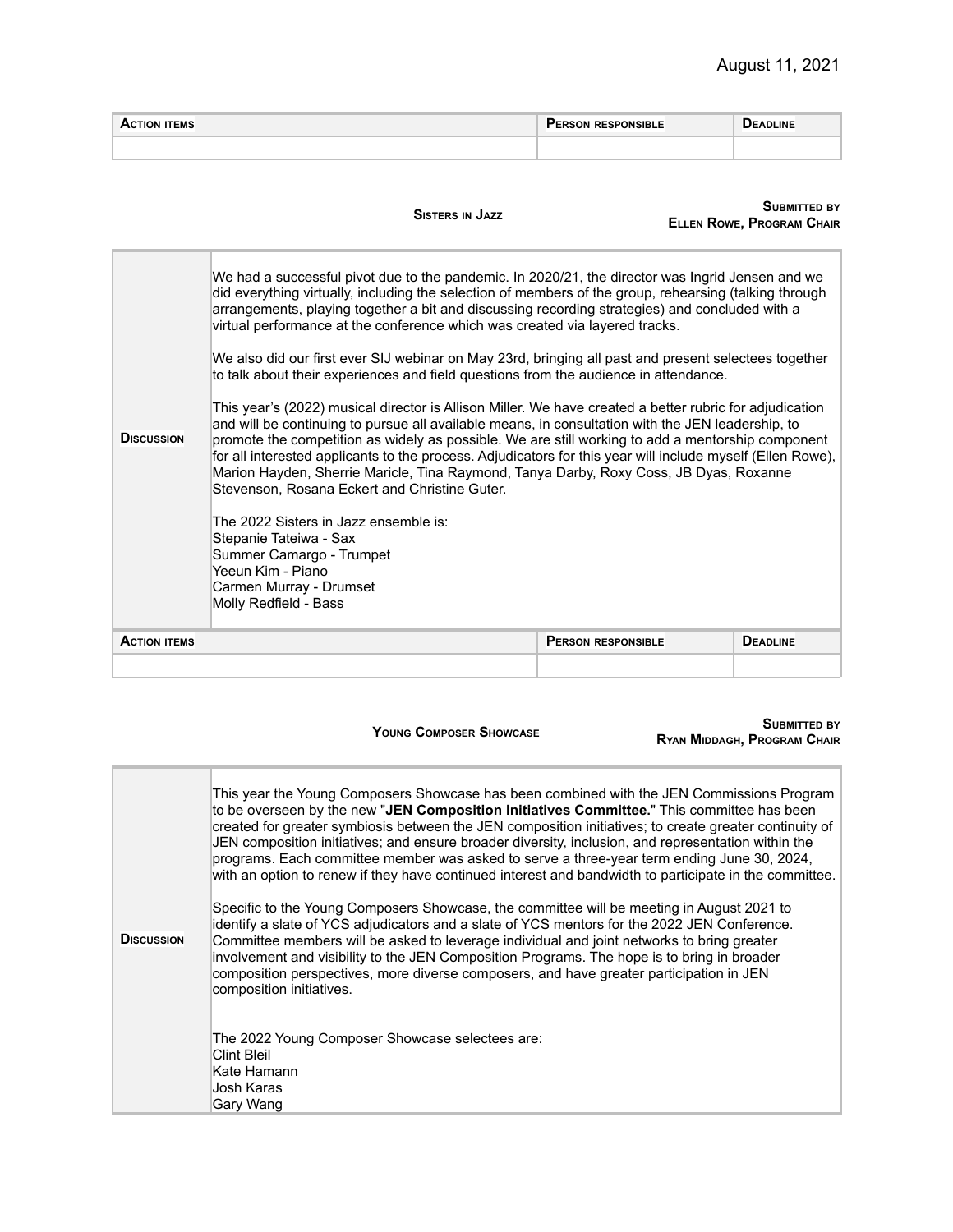|                     | Skylar Tang<br>Stephen Harvey |                           |                 |
|---------------------|-------------------------------|---------------------------|-----------------|
| <b>ACTION ITEMS</b> |                               | <b>PERSON RESPONSIBLE</b> | <b>DEADLINE</b> |
|                     |                               |                           |                 |

|                                                                                                                                                                                                                                                                       | <b>COMMISSIONED CHARTS</b>                                                                                                                                                                                                                                                                     |                           | SUBMITTED BY<br>RYAN MIDDAGH, PROGRAM CHAIR |
|-----------------------------------------------------------------------------------------------------------------------------------------------------------------------------------------------------------------------------------------------------------------------|------------------------------------------------------------------------------------------------------------------------------------------------------------------------------------------------------------------------------------------------------------------------------------------------|---------------------------|---------------------------------------------|
| The Commissioned Charts Program is working well and becoming a vital membership benefit. As<br>mentioned in the Young Composer Showcase report, the commissioned Charts Program will now be<br>combined with YCS to create the JEN Composition Initiatives Committee. |                                                                                                                                                                                                                                                                                                |                           |                                             |
|                                                                                                                                                                                                                                                                       | In collaboration with the JEN President, Sean Jones, we identified a slate of composers for the 2022<br>annual JEN Commissions program:                                                                                                                                                        |                           |                                             |
| <b>DISCUSSION</b>                                                                                                                                                                                                                                                     | Developing Big Band Commission: Ellen Rowe<br>Medium Big Band Commission: Jihye Lee<br>$\bullet$<br>Advanced Big Band Commission: John Beasley<br>SSA or 3-part Vocal Jazz Commission: Julia Dollison<br>SATB Advanced Vocal Jazz Commission: Cedric Dent<br>Combo Commission: Etienne Charles |                           |                                             |
| <b>ACTION ITEMS</b>                                                                                                                                                                                                                                                   |                                                                                                                                                                                                                                                                                                | <b>PERSON RESPONSIBLE</b> | <b>DEADLINE</b>                             |
|                                                                                                                                                                                                                                                                       |                                                                                                                                                                                                                                                                                                |                           |                                             |

| 4:42-4:54 PM      | <b>STRATEGIC PLAN</b><br><b>SHARON BURCH</b><br><b>MANAGING DIRECTOR</b>                                                                                                                                                                          |
|-------------------|---------------------------------------------------------------------------------------------------------------------------------------------------------------------------------------------------------------------------------------------------|
|                   | We are on track with the plan.                                                                                                                                                                                                                    |
|                   | Summer Institute was a hit. Area Networks and Educational units are in progress. Our first<br>$\bullet$<br>chapter will be in Washington state. We have more chapters, of course, but they were the<br>first to move forward with our new plan.   |
|                   | Professional Development<br>$\bullet$                                                                                                                                                                                                             |
| <b>DISCUSSION</b> | Research Journal- testimonials and reviews are in the report. We're also launching<br>$\bullet$<br>programs that will center around those topics.                                                                                                 |
|                   | Community Engagement--Due to COVID pivoting, it will start to shift back as we move out of<br>$\bullet$<br>the pandemic. Hopefully we will get back to regular JAZZ2U funding.                                                                    |
|                   | Diversity, Equity & Inclusion-- Now that we have more robust data, we have a much better<br>٠<br>picture of how we can move forward with recruitment and retention. This will create and<br>foster environments that are equitable and inclusive. |